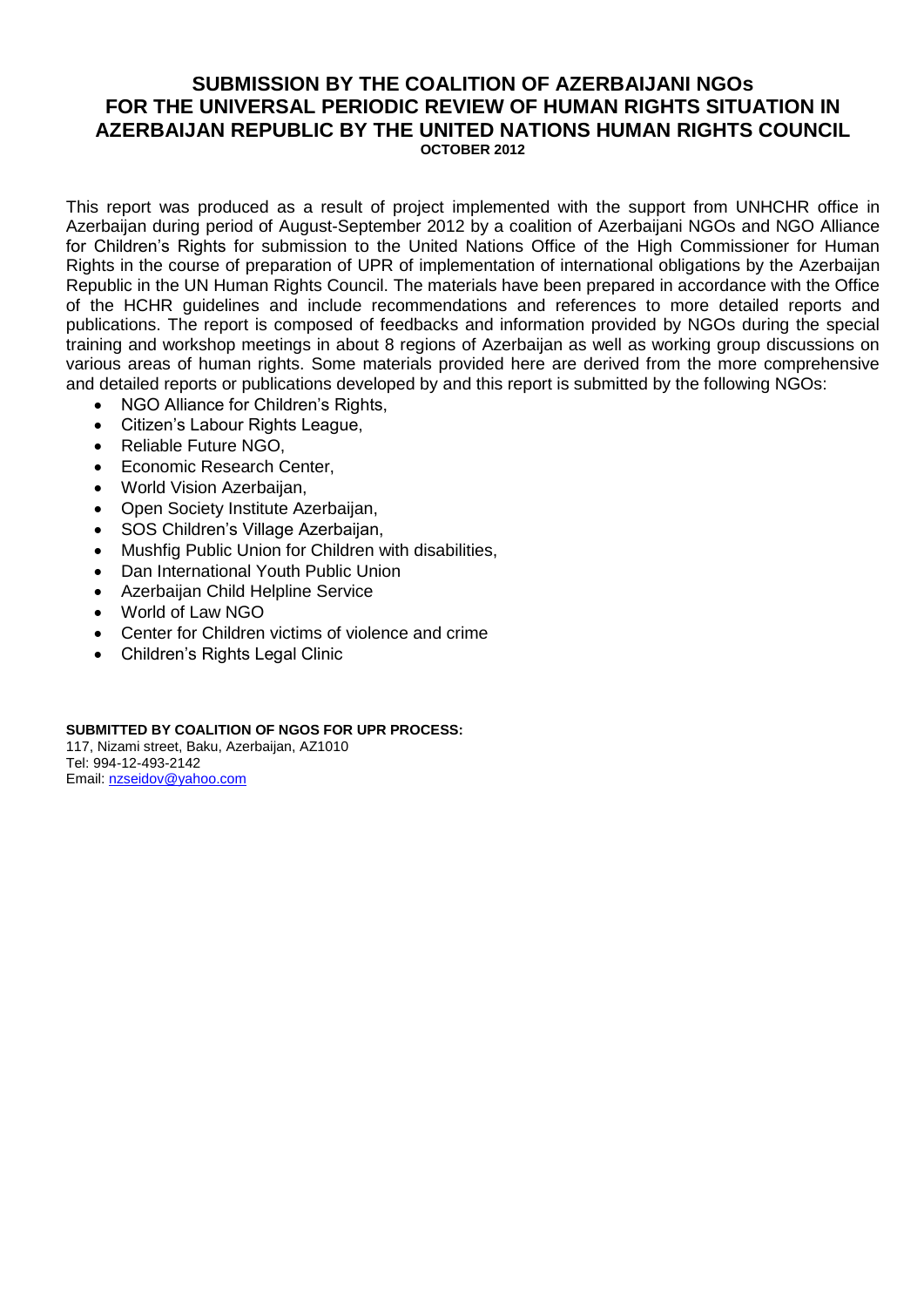# **General Dynamics of the Situation with Human Rights. International Cooperation in the Field of Human Rights**

In 2006 Azerbaijan adopted the National Plan of Actions on human rights that was signed into action by president of the country. The plan has been implemented under the general supervision from Ombudsman of Azerbaijan. The involvement of various NGOs and coalitions in discussions of the content of the plan and development of particular activities to promote the attainment of goals and objectives of the plan has been remarkable and Ombudsman's role in inviting and supporting NGOs involvement is undeniable.

The NPA on human rights has indeed helped to promote increased awareness of international human rights instruments in the country as well as the ratification of various European and international conventions in the field of human rights. The signing and ratification of UN Convention on the rights of people with disabilities in october 2009, as well as the ratification of *Optional Protocol* to the *Convention* against *Torture* and Other Cruel, *Inhuman* or *Degrading* Treatment or Punishment in January 2009 and appointment of Ombudsman Institute as the implementator of functions of national preventive mechanism of torture, other cruel, inhuman or degrading treatment or punishment has become an important additional steps in implementation of international human rights instruments.

Along with this, Azerbaijan has ratified the following international treaties:

- ILO's Convention #183 on Maternity Protection in 2010,
- ILO's Convention #156 Concerning Equal Opportunities and Equal Treatment for Men and Women Workers: Workers with Family Responsibilities,
- Council o Europe's Convention against Human trafficking in 2010.

The active work by Ombudsman institute and many other local and international organizations has resulted in ratification of the following human rgiths documents by Azerbaijan Republic:

- Convention on Discrimination in Education on UN of 1960.
- Protocol #14 to Council of Europe Convention on Protection of Human rights and fundamental freedoms.
- International convention on protection of rights of people with disabilities.

In 2011 Azerbaijan president signed a decree on adoption of Human Rights Natonal Actions Program. The program consists of 6 chapters and 75 articles and covers the areas such as improvement of national legislation, protection of rights of specific population groups, improvement of work of state agencies, promoting the education and awareness raising in the field of human rights and cooperation with international organizations. This program is sort of continuation of the NPA on Human rights signed in by Azerbaijan's president in December 2006. The current program set specific goals and objectives in relation to the strengthening of human rights protection mechanisms of certain population groups including:

- improvement of criminal legislation in the field of sexual abuse against children to the level of and in accordance with international standards;
- improvement of legislation in the field of diffamation.
- Protection of rights of people put in custody for extradition.
- Development of draft Migration Code of Azerbaijan Republic.

# **Legal procedure and judicial reform**

Azerbaijan has been implementing the judicial reform for several years now with the support from WB, Japanese Government and other intergovernmental agencies. This work has been extensively detailed in the UPR working group document in 2009. During the last 4 years there have been number of positive developments in relation to the improvement of infrastructures for courts, opening of number of regional appeal courts, first instance courts in the regions of country. The number of complaints has been steadily increasing which can be regarded as the increase in people's trust in the changing judicial system, but also as the increase in number of economic and social disputes and discrimination cases in the country. For example, per Ministry of Justice the number of complaints/cases on economic disputes submitted to Azerbaijani courts have been increased by 30% just in 2010.

During the period of 2009-2011 government opened 20 new regional courts and has continued to increase the number of judges and the staff of courts to assist in handling the court cases in timely and efficient manner. So far, Azerbaijan has established 7 regional administrative and economic courts.

At the same time judicial system has not been left aside of corruption allegations and has been under serious attack by local and international NGOs and human rights defenders due to deep dependence from government's executive branch and also due to corruption that is believed to be widespread in the judicial system.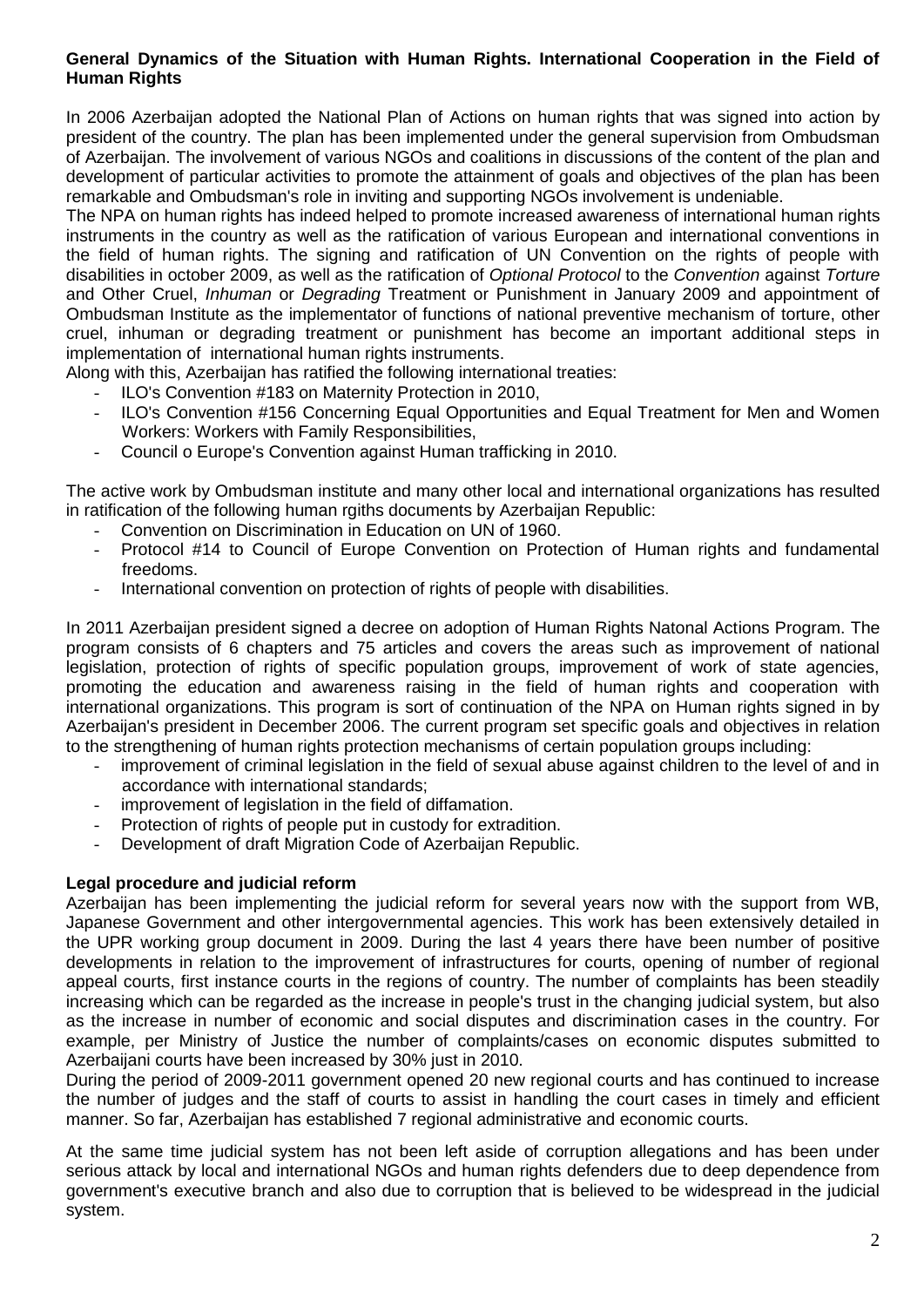During the meeting of the Legal-Judicial council of Azerbaijan Republic (chaired by Minister of Justice of Azerbaijan) that was conducted in march 2011, the issues of corruption and importance of fight against corruption were emphasized. The council initiated investigations into corruption related actions of 17 judges, including the cancellation of judicial activities or transfer to lower positions of 8 judges. However, the reasons for actions, nor the proportionality or legality of legal actions against the judges were not highlighted to the public. According to prominent human rights activists, the announcement of numbers is just a mere «show off» of anticorruption work that is being done by government without any longstanding impact.

### **Need for specialized Ombudsman for children, Ombudsman on Information of the Republic of Azerbaijan**

Azerbaijan does not have a specialized body, like Children's Rights Ombudsman, responsible for the protection and promotion of children's rights. There is still no strong mechanism to promote and protect children's rights and restore their violated rights in the country. It is strongly believed that children, who constitute about 3 million of the country's population, deserve and are in need of a specialized Ombudsman who can protect and restore their violated rights. Such an Ombudsman can become a strong ally of NGOs working in the field as well.

With just one dissenting vote, parliament amended its constitutional law, adopted in 2005 on the advice of the Council of Europe, with the effect of cancelling the creation of both an ombudsman and of an institution with the role of addressing issues relating to public access to information. The monitoring of implementation of the right of access to information is given under supervision of current Human rights commissioner (ombudsman). Many more experts and number of members of parliament believe that burdening the current ombudsperson and increasing her workload without any effective delegation of authority within the ombudsman institute as well as without expanding the capacity of the institution would undermine the work on protection of journalists' rights and promotion of public access to information.

# **Recommendations:**

- 1. Despite the strong advocacy work by Council of Europe itself and also bylocal NGOs, including NGO Alliance for Children's Rights and Center for Children victims of violence and crime as well as Ombudsman Institute the Council of Europe Convention on the Protection of Children against Sexual Exploitation and Sexual Abuse (CETS No.: 201) has not been ratified by Azerbaijan Republic. Although the convention was signed by Azerbaijan in 2008.
- 2. Azerbaijan shall adopt the draft Law on Juvenile Justice developed by parliament committee with support from UNICEF.
- 3. Azerbaijan shall adopt the draft Law on Prohibition of Corporal Punishment of children developed by Ombudsman for Human Rights with support from UNICEF.
- 4. Adopted by UN in 2006, the International Convention for the Protection of All Persons from Enforced Disappearance has not been ratified by Azerbaijan, despite the fact that the convention was signed by Azerbaijan in 2007.
- 5. Establish the position of Ombudsman for Children's Rights as part of the existing Ombudsman Institute but with its own staff and work principles.
- 6. Establish the position of Ombudsman on Access to Information that will serve as a bridge between state agencies and media and promote the protection of rights of journalists and ensure the public access to information.
- 7. Azerbaijan should foster the ratification of the following international treaties:
	- a. ILO Social Security (Minimum Standards) Convention, 1952, (No.102).
		- b. ILO Conventions such as the Invalidity, Old-Age and Survivors' Benefits Convention, 1967, (No.128),
		- c. the Employment Promotion and Protection against Unemployment Convention, 1988, (No.168),
		- d. the Occupational Safety and Health Convention, 1981, (No.155),
		- e. the Safety and Health in Agriculture Convention, 2001, (No.184),
	- f. the Promotional Framework for Occupational Safety and Health Convention, 2006, (No.187).
- 8. Azerbaijan shall develop effective cooperation with intergovernmental organizations on the issues of human rights in Azerbaijan, including the permission to reopen the office of Norwegian Human Rights House in Azerbaijan, establishment of Human Rights Council under the auspices of president of Azerbaijan and organization of effective quartery review process and dialogue with major human rights agencies that work in or in the field of human rights issues in Azerbaijan;
- 9. Azerbaijan shall issue invitation to Special Rapporteur on the rights to freedom of peaceful assembly and of association and Special Rapporteur on the situation of human rights defenders that will help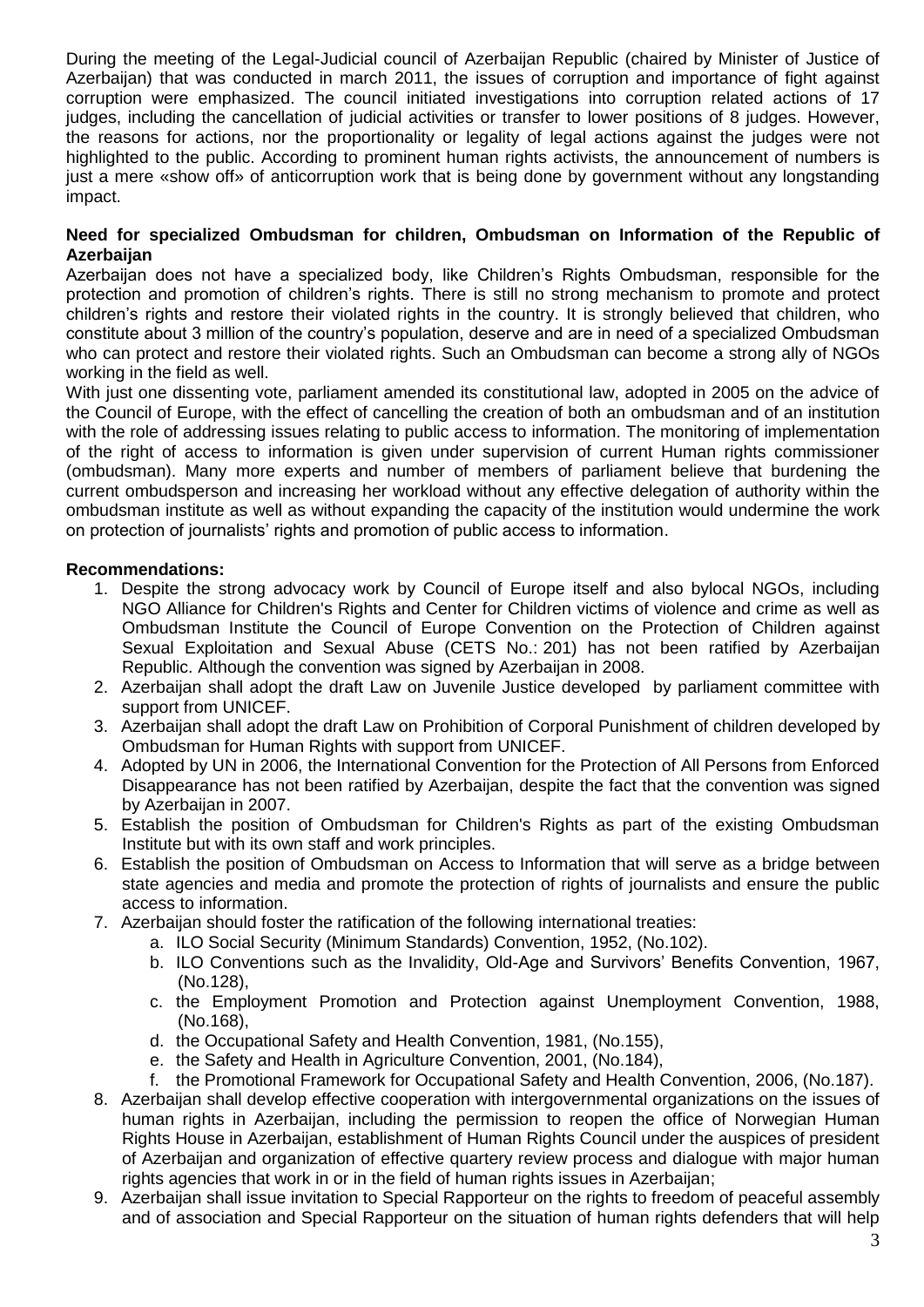to promote the human rights advancement in the country and underly the government's commitment to protect and promote the work of human rights defenders and implement its obligations to ensure the right of people to assembly and association.

### **Freedom of Associations. Interaction between Human Rights NGOs and the State.**

It shall be welcomed that Azerbaijani government has been further supporting the work of State Council on support of NGOs via increase of its budget for disbursement of grants. However, the work of State Council has not achieved to promote the recognition and wider support to the work of NGOs and other community based organizations in the country among the state officials, local and central government officials. Many high level public officials treat human rights NGOs and many NGOs who receive funding from international organizations with hostility and have repeatedly stated that NGOs serve hostile foreign interests, represent a threat to the state, are engaged in partisan activity and provide assistance to foreign spies. Current NGO legislation with major amendments made recently provides broad and ambiguously formulated powers to the Ministry of Justice allowing its interference in the NGO activities, made reporting more complicated and liquidation procedure simplified. In 2009 Parliament of Azerbaijan made amendments to the NGO legislation, which have been widely criticized by local and international NGOs. The new amendments put harsher requirements for operation of international NGOs in Azerbaijan as well. The new law now permits the government to issue just two notices to any NGO within a year for any sort of irregularities (not dependent on magnitude or severity of the irregularity) and if the irregularities are not corrected, then shut down the NGO. The new provisions of the NGO legislation were criticized by Venice Commission of Council of Europe, which pointed out that the new provisions are in contradiction with international standards.

Also most times the state registration service requires NGO to get "permission" or "support" of certain minister or ministry in order to get registered.

Many international and local organizations have pointed out that the demolition of building housing several human rights organizations of Azerbaijan, including Institute of War and Peace, the Azerbaijan Campaign to Ban Landmines and the Women's Crisis Centre are part of govornment's campaign against human rights defenders and NGOs.

#### **Recommendations:**

- 1. Azerbaijan shall conduct thorough investigation of all cases of threats to and assaults on human rights defenders.
- 2. Azerbaijan shall issue invitation to Special Rapporteur on the rights to freedom of peaceful assembly and of association and Special Rapporteur on the situation of human rights defenders that will help to promote the human rights advancement in the country and underly the government's commitment to protect and promote the work of human rights defenders and implement its obligations to ensure the right of people to assembly and association.
- 3. Azerbaijan shall introduce the Law on Social Offer that will enable local NGOs to get access to state budgets for provision of various social services to vulnerable and disadvantaged groups of population.
	- a. Simplification of the public registration of NGOs and creation of single window registration;
	- b. Simplification of public registration procedures of foreign NGOs and foundations, reserving the registration right at the Ministry of Justice and decreasing legal fees for establishment;
	- c. Online submission of changes about registration information and grant contracts of NGOs, creation of online public registration service and application of online services for making technical changes to database.
	- d. Establishment of "NGO Houses" in regional centers and cities for resolving office problem of NGOs.
	- e. Organization of debates for the bill on "Public participation" and adoption the law.

#### **Freedom of Speech and Information**

The creation of State Fund to support Media by the decree of president in 2009 was welcomed by the governmental and oppositional medial representatives. The funding of newspapers and organization of various journalists competitions as well as initiative to build the housing for journalists are just few of significant accomplishments of this fund. The funding provided by this State Fund has helped many media agencies to improve their technical capacities and promote the capacity building for their staff. However, the State Fund has so far played only minor role in promoting the better legislation environment and better political environment for the practice of journalism and for work of independent media in Azerbaijan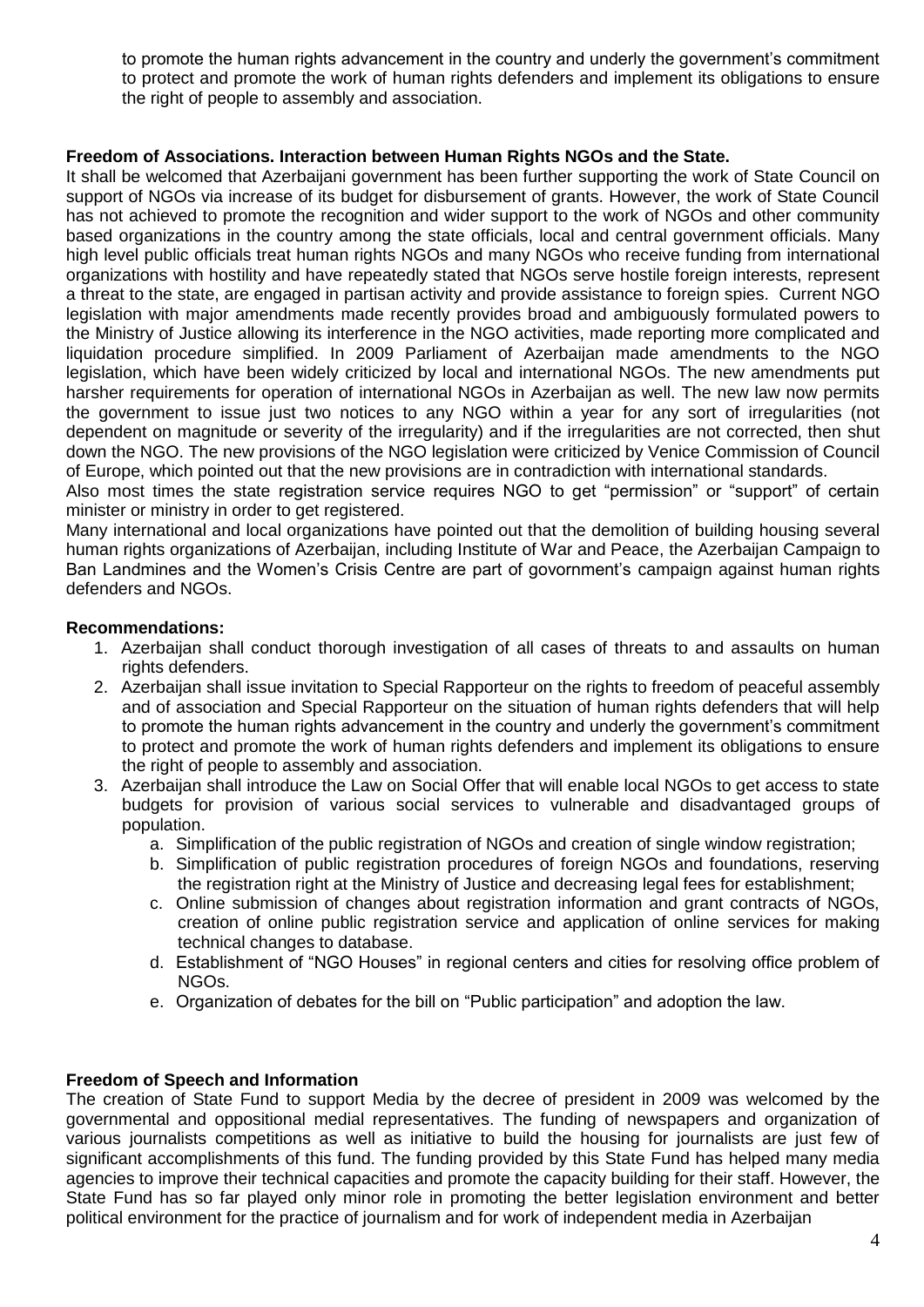The issue of decriminalising the defamation is still a significant obstacle for effective and fearless functioning of media and journalists in Azerbaijan. The defamation still remains as unresolved issue despite numerous calls from international organizations and local activists.

Despite the support from State Fund to number of media institutions and mainly newspapers, the economic conditions of mainly oppositional and independent media remains poor. Recently Azadlig newspaper called out to its readers and supporters to get involved in saving the newspaper from stopping its publication due to fines against the newspaper. Number of newspapers have decreased their circulation capacity and had to increase the prices, which in turn lead to decrease in buying capacity of people/readers.

Monitoring undertaken by a group of media workers and IRFS representatives in September 2012 showed that many of newly established modern Baku's newsstands do not carry newspapers or carry an insufficient quantity to meet demand. This poses new threats to the economic situation of the independent newspapers in Azerbaijan.

In relation to the Internet freedom, Azerbaijani population has complete freedom of access to internet and internet content as there are no barriers built in from the state. However, the low level of access to internet in the regions and higher prices create the artificial barrier to the access to virtual information.

# **Recommendations:**

- 1. Azerbaijan shall establish the Ombudsman on Information Access that is part of the adopted law on Access to information.
- 2. Azerbaijani parliament shall decriminalise defamation by abolishing relevant articles of the Criminal Code.
- 3. Azerbaijani government shall invest more into creation of equal and limitless access to internet and internet media throughout the entire country, including mainly regions. The costs of internet access shall be decreased further.
- 4. The restoration of broadcasting of BBC, Voice of America and Azadlig Radios on radiofrequencies of country shall become an important step towards the promotion of human rights and public access to impartial information.
- 5. Government shall promote the establishment and support to the functioning of independent broadcasting and printed media in the regions of Azerbaijan.
- 6. The independent and oppositional newspapers shall be given equal access to the distribution network in capital and regions. All hindrances to the distribution of oppositional and independent newspapers shall be removed.

# **The Judicial System and Situation in the Penitentiary System**

The establishment of Public Committee for Monitoring of Penitentiary Service by the order of Ministry of Justice has been widey welcomed by the NGOs and various local and international organizations as important step towards the protection of rights of prisoners. The composition of the public committee from among the parliament members, NGO representatives have played a substantial role in providing access for number of NGOs to the prisons and to the information on situation of pirsoners in the country. There however remain significant limitations to the work of the Public Committee. The Public Committee's mandate only covers penitentiary facilities under the jurisdiction of the Ministry of Justice. Thus, pre-trial detention facilities under the jurisdiction of the Ministry of Internal Affairs and detention facilities under the Ministry of National Security still remain closed to the Public Committee. The access of Public Committee to the facilities of Ministry of Interior and Ministry of National Security is indeed very important in the context of allegations of torture and ill-treatment by the police during the pre-trail detention, insufficiency of basic legal guarantees for individuals deprived of their liberty in the pre-trial detention facilities and penitentiary facilities, inter alia, access to independent medical examination and legal assistance.

#### **Recommendations:**

- 1. Azerbaijan shall provide the access of Public Committee for control of penitentiary service to the pre-trial detention facilities under Ministry of Interior and also special facility under Ministry of National Security or alternatively the separate Public Committee shall be established under the Ministry of Interior to oversight and monitor the human rights and actions of torture and ill-treatment of people in custody.
- 2. The juvenile correction facility shall undergo reforms to become more open to public monitoring and disciplinary measures including the placement of a child in single cell shall be prohibited. The children's rights to privacy and maintainance of contacts with families shall be reinforced.
- 3. Each child shall have annually reviewable correction, rehabilitation and development plan that will put forward the goals and objectives in regards to the correction of child's behavior, promoting his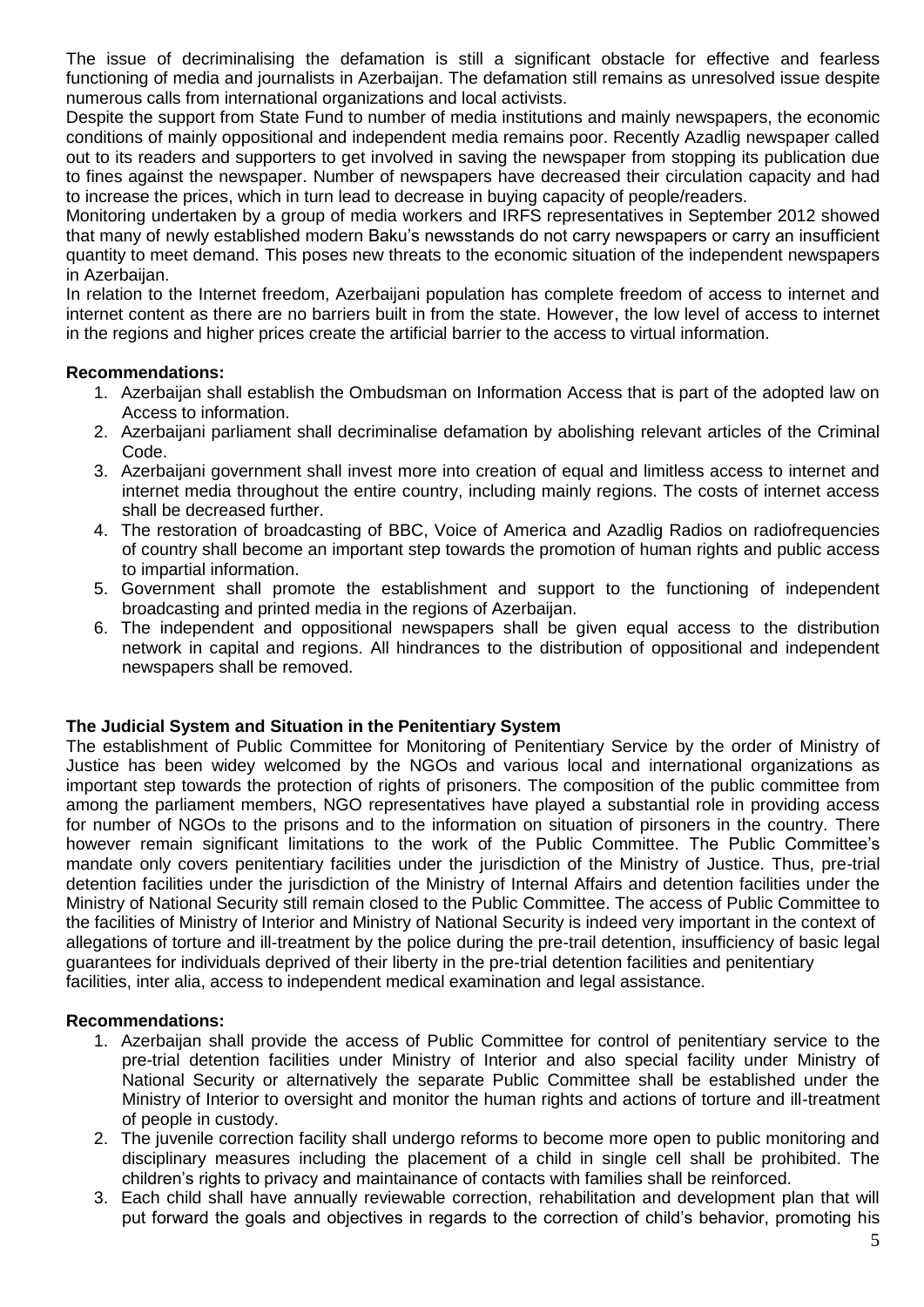emotional and psychological health, provide the children with good level of education and access to higher education and also tools for successful reunion with the families and securement of jobs after release from correction facility.

- 4. Prosecutors and police investigating and working on juvenile cases as well as juvenile advocates shall be specialized and trained in this field with good knowledge of international standards and guidelines and understanding of community based alteratives to arrest and custodial detention and imprisonment.
- 5. Azerbaijan shall establish the specialized Juvenile Courts and\or positions of Juvenile Judges in Baku and all regional courts. The establishment of at least one Baku Juvenile Court for Serious and Grave Crimes and specialized juvenile judges within the existing system of courts and creation of a community based social services infrastructure on prevention and rehabilitation shall become a priority.

# **Economic and Social Rights**

As per report developed by the Citizen's Labor Rights Protection League for submission to UN Committee "One of the amendments made to the Constitution of Azerbaijan Republic through referendum was presentation of new edition of the second part of the Article 15. According to change the state "is creating conditions for development of socially oriented economy".

The existing mechanisms are not sufficiently effective for provision of economic, social and cultural rights. High level of corruption, mutual support and solidarity policy among the state structures towards each other are creating serious barriers for provision of rights. The people living in the country have the rights to apply and submit complaint to international courts (European Human Rights Court) and quasi – courts (4 UN committees reviewing individual claims) concerning the violation of their fundamental rights and freedoms. However, only internal mechanisms exist regarding the violation of economic, social and cultural rights. The government of Azerbaijan has not yet joined to the collective complaint procedure of the revised European Social Charter."

### **Women employment**

Per the same report by the Citizen's Labor Rights Protection League "It is mentioned on the employment strategy of the Republic of Azerbaijan for 2006 – 2015 that "Unemployment among the women is in high level. Although the specific weight of women among the unemployed population during the recent years is decreased e.g. went down from 59,7 % in 1995 to 53,4% in 2003 the issue of eradication of gender inequality in employment is one of the cases for discussion on the agenda. In accordance with the result of the above-mentioned observations while in 2003 the share of unemployed among the economic active men comprised 9.6 %, this indicator among women was equal to 12.2 %. The studies of statistical indications show that women usually make majority in the works with low status and wages. "The lack of jobs for women is reflected today predominantly with the shortage of flexible jobs (half working day and working week, changing work schedule, work for home etc) corresponding to the role of woman in society and family."

#### *Economic rights of people with disabilities*

Again the report developed by the Citizens' Labour Rights Leauge states that "The employer is not ready to cover such costs for the sake of few persons. From this point of view the physically disabled people are considered as "inappropriate for work" for employers. Hiring these people and creating conditions of privileged labor for them are not included in the plans of any employer. Although it is considered creation of jobs for physically disabled people in accordance with the Law on prevention of disablement, rehabilitation of physically disabled people and their social protection through creation of specialized working places for physically disabled people neither government bodies nor private structures don't make efforts to create such working places. In accordance with the Article 26 of the same Law enterprises are obliged to allocate working places and organize new ones for people loosing their labor ability as a result of an industrial accident or getting occupational disease and as a result of this considered as physically disabled people. Those employers who don't fulfill these rules should remit to the State Social Protection Fund the sum 120 times exceeding the average monthly salary in the republic. Unfortunately in practice this requirement is not fulfilled either. Persons getting by the guilt of employers industrial disease or industrial disablement later on in many cases loose their work places. Physically disabled people have specific weight among the unemployed existing in the country. Not providing such people with employment causes their disintegration from society, marginalization and expose them to discrimination. Despite the existence of legislation it wasn't possible during long years to hire physically disabled people in accordance with the rules stipulated by the Law.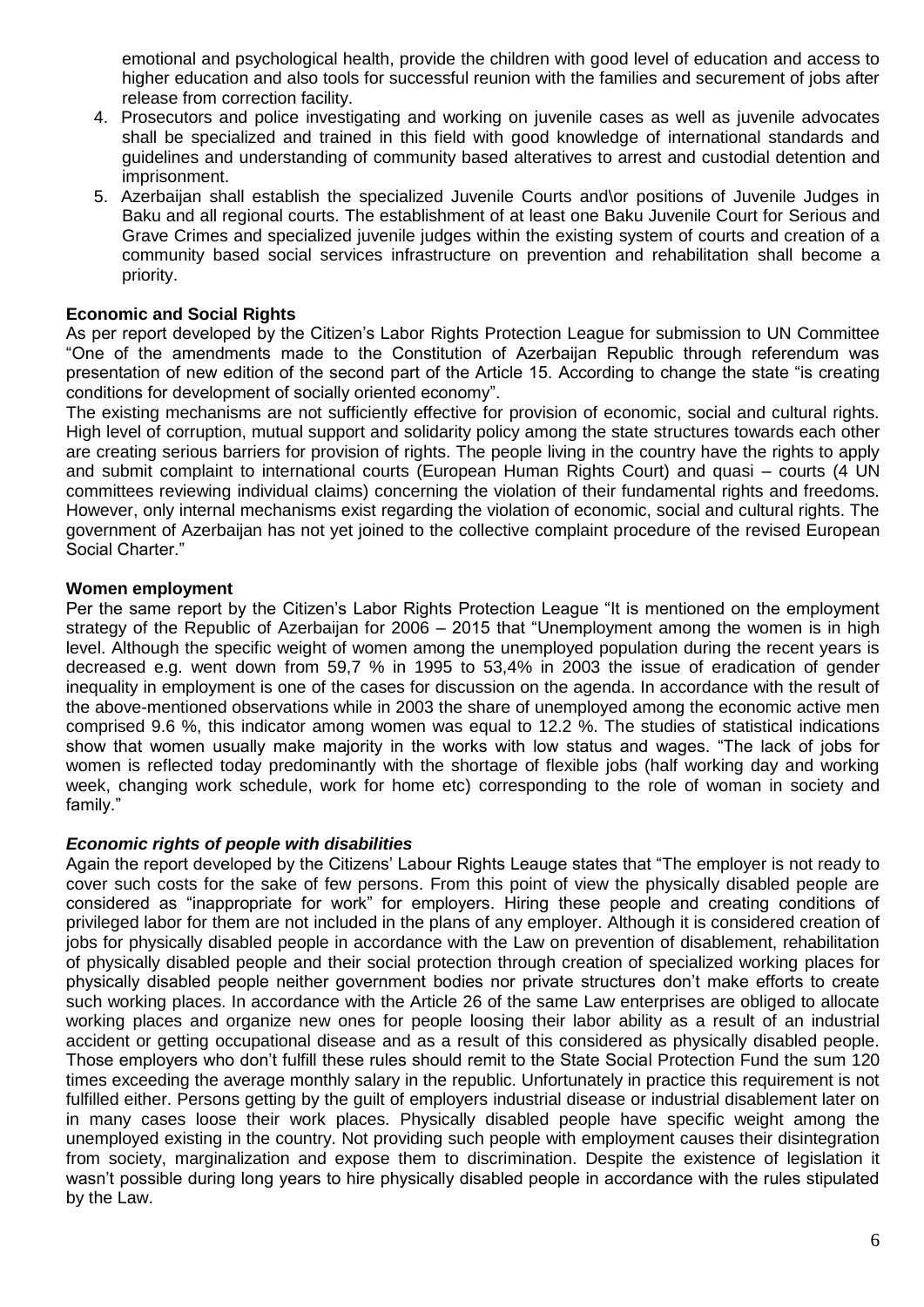# *Youth employment and professional skills development*

According to the report by World Bank and IMF in 2012: "Youth forms a large and increasing share of the population, including the unemployed. About a third of the unemployed belong to the 16–24 year old age group, and two-thirds of the unemployed hold upper secondary education degrees. A cross–country comparison suggests that youth are a disproportionate share of the unemployed population in Azerbaijan. The levels of inequality in the access to tertiary education and skill mismatches in the labor market are substantial, as indicated in recent assessments."

# *Targeted social assistance to vulnerable families*

The Ministry of Labor & Social Protection of Azerbaijan informs that as of 1 August TSA was provided to 629,129 people or 141,378 families. At that, 110,062 families received in 2012 state support for the first time, including 39,573 families received TSA first time. As a whole, in 2012 TSA was appointed for 79,559 families. Almost half of social assistance recipients are children under the age of 18 – 306,308 people, including 9,669 infants up to 1 year. At that, 58,627 TSA receiving families have 3 or more children. Per report from ministry as of August 2012 the TSA totaled AZN 110.26 on average per family or AZN 24.78 on average per beneficiary.

According to the report by Economic Research Center based on survey conducted in several regions of Azerbaijan the following responses were collected: "Respondents receiving TSA indicated that they need about AZN 283 to meet their average living standards. Nevertheless, the monthly salary paid to them is AZN 75.3 on an average. Survey analysis in Mingechevir revealed that average TSA paid to recipients is AZN 49 per family. The minimal and maximum rates of TSA are AZN 9 and AZN 160, respectively." Also, In response to the question "What would you buy first if you receive social assistance?" about one third (32.5 per cent) of respondents receiving TSA stated they could spend them for medical treatment and medicines for family members, 5.2% pay rental fees, 15.7 per cent bills for electricity, water and other household expenses. 22% of those who answered the question will use such social assistance to buy only bread, sugar, tea, 8.9% will afford buying some meat, in addition to bread, sugar and tea, 15.7% pay bills for household expenses, in addition to bread, sugar and tea.

# *Rights to health care*

Government and Ministry of Health in particular does not have explicit strategy on health care reform. Also, government lacks the strategy for regional based development of health care. During the last 10 years government has been several times introducing and then backing down the fee-based medical services or widening the range of the fee-based services by state owned medical institutions. Currently the fee-based services are suspended by government. Throughout recent years Ministry of Health made efforts to abolish the corruption or unofficial payments within state healthcare facilities and even several prosecutions on corruption charges were made to show the seriousness of the government. However, these artificial measures with no substantial increase in salaries of physicians, nurses and other healthcare specialists have remained on a paper.

Ministry of Health drafted The Concept for Health Financing Reform and Introduction of Mandatory Health Insurance, which was approved by Presidential Decree in December 2007. In 2008 President signed a Decree establishing the State Agency for MHI (SAMHI) under the Cabinet of Ministers, thus leaving Ministry of Health out of the huge state budget funds. As a result the mandatory health insurance became less appealing to Ministry of health and has been buried deep so far.

Despite the fact that new clinics built in regions, the majority of people living outside of the capital are still leading toward the capital in search for "relatively better" medical care. However, the country's current medical care is not in a position to provide required diagnosis and necessary treatment for many disease conditions. The specialised areas of medical science, like cardio-vascular surgery, laparoscopic surgery, haematology, transplantation of organs and tissues and neurosurgery, are still underdeveloped, which force many patients to leave the country for better medical care to Iran, Russia, Turkey, Germany, UK and Israel. According to UNICEF's report "*The number of hospitals per 100,000 population in Azerbaijan is about 8.6, the highest among 39 countries of Europe and 70 per cent more than the average for the CIS; this might be the reason why Azerbaijan's total in-patient expenditure as a percentage of total health expenditures has been quite high (72 per cent in 2005 and 61 per cent in 2006), lower than that of Ukraine only in 2005. But Ukraine's in-patient care admissions per 100 were about 22 during the same year; four times more than that of Azerbaijan. Either people are healthy and do not need in-patient care very often or hospitals are not easily accessible. In either case the question then arises as for the efficiency of resources allocated to hospitals. Azerbaijan has the lowest in-patient care admissions per 100 among European countries, but the longest average duration of stay in hospitals (2006): 14.5 days."*

There are still significant regional discrepancies in the availability of qualified professionals between the capital and regions. The studies have showed that rural areas and even regional medical centres often do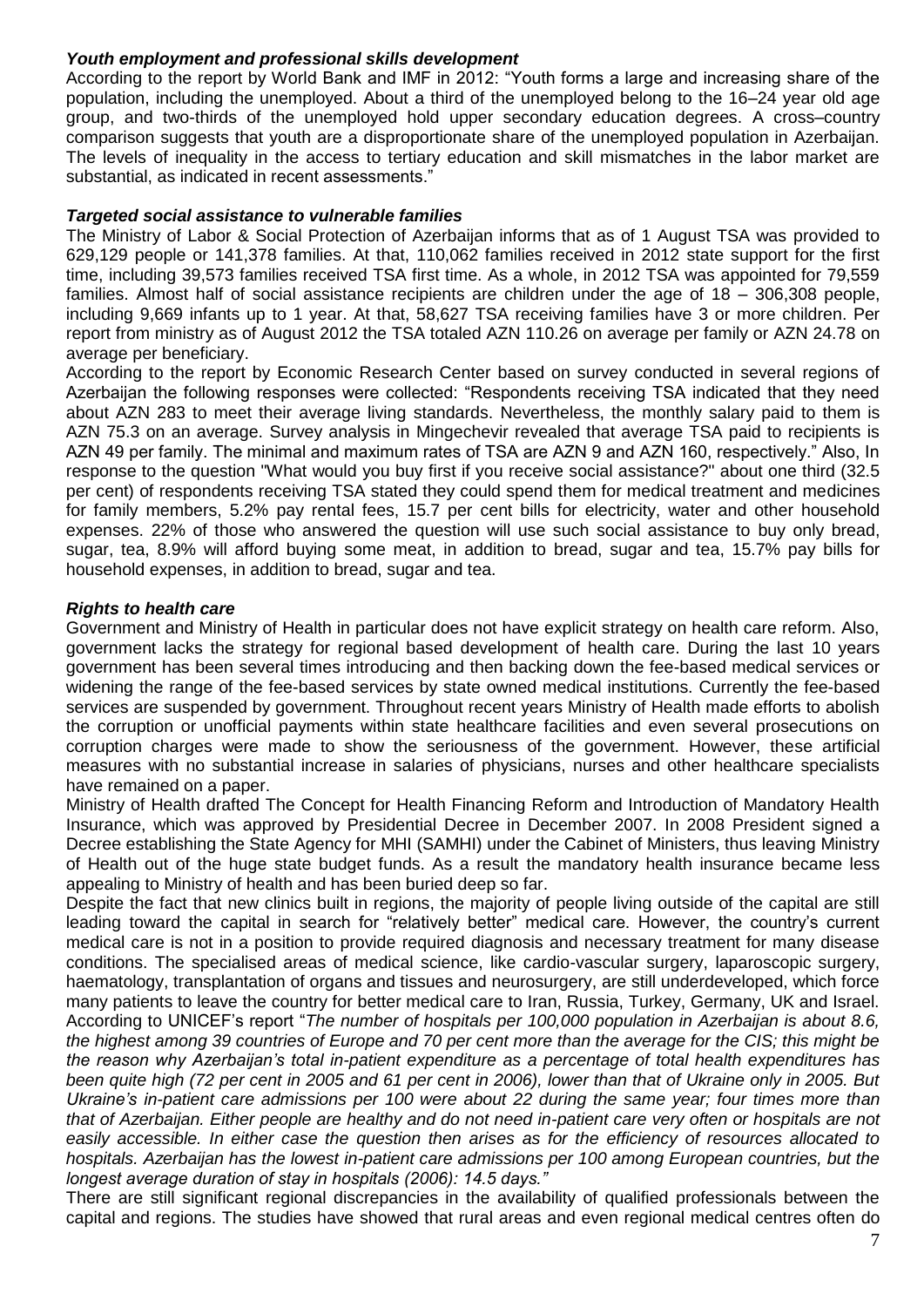not have qualified medical professionals to provide quality care including the care for newborn babies and for mothers and children in general. Health care personnel are also underpaid and do not have incentives to perform better.

# **Recommendations:**

- 1. *Government shall increase real expenditures for health care system, including salaries of healthcare workers.*
- 2. *Azerbaijan shall be* recommended, inter alia, providing incentives for medical professionals to work in rural areas.
- *3.* Azerbaijan shall further work with local NGOs and Global Fund against Malaria, TB and HIV/AIDS and other international agencies to strengthen and expand the work on prevention of the HIV/AIDS and drug abuse, TB and malaria among general public but mainly among vulnerable groups, including street children, detainees of prisons, sex workers. *Special strategy or national program on healthcare reform should be developed and adopted.*
- *4. Azerbaijan shall allocate more funds to primary care sector and family physicians rather than to hospitals. More family physicians are needed rather than new hospital buildings.*
- *5. Evidence based medicine shall be emphasized and this concept shall be effectively applied in practice.*

# **Vulnerable Groups**

# *Children in need of care and protection*

Conducted studies and analysis by NGO Alliance, UNICEF and other international and local organizations clearly shows that each state agency has separate and individualized to the agency needs database or child information registration system. This sort of database only covers the children and families particular agency work with. However, there is no centralized database about children in need of care or protection that can ensure the holistic approach and coordinated efforts of all state agencies and even NGOs in solution of the problems of these children.

It is indisputable that comprehensive database and data management system should be inseparable part of child protection system and should ensure effective activity of that system. At the same time, computerization of such data has not been conducted in most state agencies, as a result, unilateral approach is applied in the solution of problems faced by the child and his/her family. On the other hand, as data about certain child or family present in the database of one state agency does not mean that other agencies know about that and/or have access to this information.

Thus, there is no centralized database of children in need of care and protection in Azerbaijan. In its turn, this also prevents the government to formulate better state policies, to improve the data collection and analysis based on the problems, violated rights, difficulties that children face throughout the whole country.

# *Recommendations:*

- 1. In order to ensure the successful application of such a databank and case management system, several legislative documents need to be amended. This databank with case management system shall become a universal point of contact for all social, educaitonal, health and other state agencies as well as service providers that will ensure effective communication and coordinated activity among all the related agencies, including governmental and non-governmental organizations.
- 2. In order to prevent collapse of families in crisis or facing serious difficult life situations local state agencies and NGOs should be involved in designing, planing and implementation of individual family and child care plans, provision of necessary social and other support services to these families.
- 3. To adopt new procedures and regulations that will require commissions on minors' affairs to conduct thorough assessment of situation of a child and the family as whole and develop plan of actions to assist the family and protect the child and aim at preventing the disruption of family care.
- 4. The lack of "social partnership" (government NGO) concept that is required for improvement of social services and their quality. The adoption of the Law on Social Offer (in April 2011) is of great importance for the elimination of these difficulties. It is necessary to develop the sense of Corporate Social Responsibility among business institutions and to support them in preparation of strategies on CSR.

# *People with Disabilities*

# **The state of discrimination against children with disabilities**

Despite the successful implementation of pilot programs in the field of inclusive education, government has